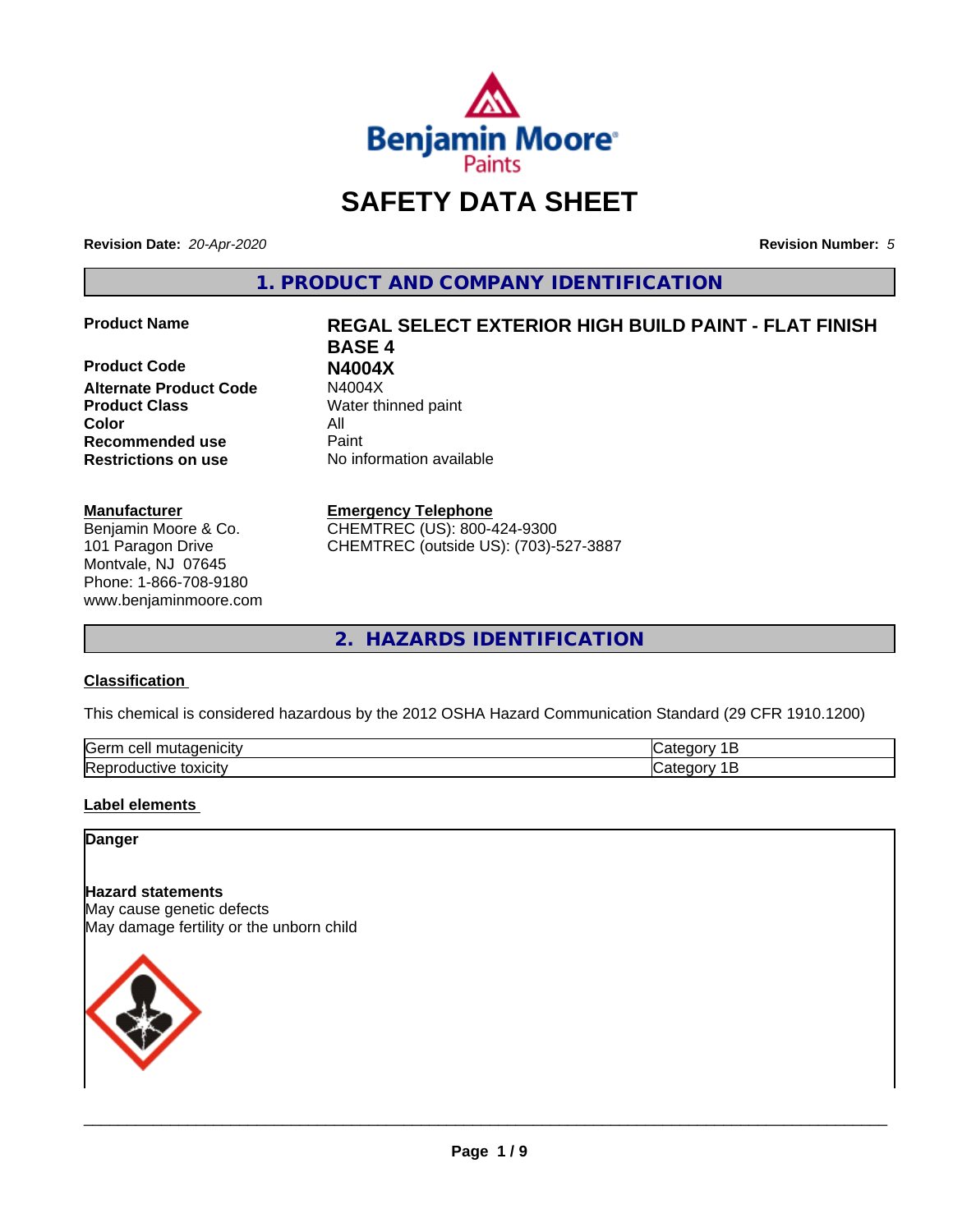**Appearance** liquid **Odor 11** Odor little or no odor

# **Precautionary Statements - Prevention**

Obtain special instructions before use Do not handle until all safety precautions have been read and understood Use personal protective equipment as required

# **Precautionary Statements - Response**

IF exposed or concerned: Get medical advice/attention

# **Precautionary Statements - Storage**

Store locked up

# **Precautionary Statements - Disposal**

Dispose of contents/container to an approved waste disposal plant

# **Hazards not otherwise classified (HNOC)**

Not applicable

# **Other information**

No information available

# **3. COMPOSITION INFORMATION ON COMPONENTS**

| Chemical name                                | CAS No.    | Weight-%    |
|----------------------------------------------|------------|-------------|
| Nepheline svenite                            | 37244-96-5 | $25 - 30$   |
| Diatomaceous earth                           | 61790-53-2 | - 5         |
| Sodium C14-C16 olefin sulfonate              | 68439-57-6 | $0.1 - 0.5$ |
| Carbamic acid, 1H-benzimidazol-2-yl-, methyl | 10605-21-7 | $0.1 - 0.5$ |
| ester                                        |            |             |

|                                                  | 4. FIRST AID MEASURES                                                                                    |
|--------------------------------------------------|----------------------------------------------------------------------------------------------------------|
| <b>General Advice</b>                            | If symptoms persist, call a physician. Show this safety data sheet to the doctor in<br>attendance.       |
| <b>Eye Contact</b>                               | Rinse thoroughly with plenty of water for at least 15 minutes and consult a<br>physician.                |
| <b>Skin Contact</b>                              | Wash off immediately with soap and plenty of water while removing all<br>contaminated clothes and shoes. |
| <b>Inhalation</b>                                | Move to fresh air. If symptoms persist, call a physician.                                                |
| Ingestion                                        | Clean mouth with water and afterwards drink plenty of water. Consult a physician<br>if necessary.        |
| <b>Most Important</b><br><b>Symptoms/Effects</b> | None known.                                                                                              |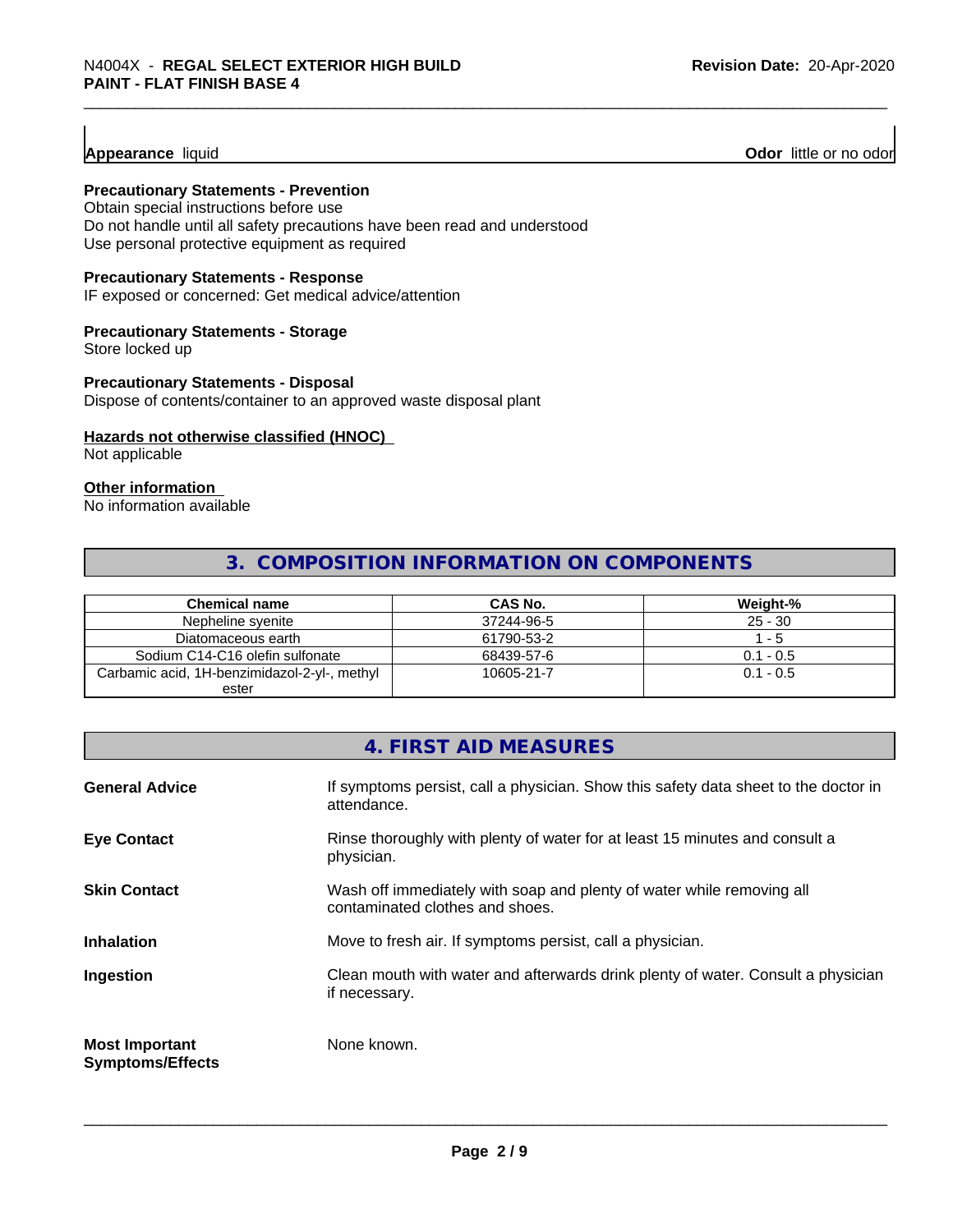# \_\_\_\_\_\_\_\_\_\_\_\_\_\_\_\_\_\_\_\_\_\_\_\_\_\_\_\_\_\_\_\_\_\_\_\_\_\_\_\_\_\_\_\_\_\_\_\_\_\_\_\_\_\_\_\_\_\_\_\_\_\_\_\_\_\_\_\_\_\_\_\_\_\_\_\_\_\_\_\_\_\_\_\_\_\_\_\_\_\_\_\_\_ N4004X - **REGAL SELECT EXTERIOR HIGH BUILD PAINT - FLAT FINISH BASE 4**

| <b>Notes To Physician</b>                                                        | Treat symptomatically.                                |                                                                                                                                              |                                                                                                            |
|----------------------------------------------------------------------------------|-------------------------------------------------------|----------------------------------------------------------------------------------------------------------------------------------------------|------------------------------------------------------------------------------------------------------------|
|                                                                                  | 5. FIRE-FIGHTING MEASURES                             |                                                                                                                                              |                                                                                                            |
| <b>Suitable Extinguishing Media</b>                                              |                                                       |                                                                                                                                              | Use extinguishing measures that are appropriate to local<br>circumstances and the surrounding environment. |
|                                                                                  | Protective equipment and precautions for firefighters | As in any fire, wear self-contained breathing apparatus<br>pressure-demand, MSHA/NIOSH (approved or equivalent)<br>and full protective gear. |                                                                                                            |
|                                                                                  | <b>Specific Hazards Arising From The Chemical</b>     | Closed containers may rupture if exposed to fire or<br>extreme heat.                                                                         |                                                                                                            |
|                                                                                  | <b>Sensitivity to mechanical impact</b>               |                                                                                                                                              |                                                                                                            |
| Sensitivity to static discharge                                                  |                                                       | No.                                                                                                                                          |                                                                                                            |
| <b>Flash Point Data</b><br>Flash point (°F)<br>Flash Point (°C)<br><b>Method</b> |                                                       | Not applicable<br>Not applicable<br>Not applicable                                                                                           |                                                                                                            |
| <b>Flammability Limits In Air</b>                                                |                                                       |                                                                                                                                              |                                                                                                            |
| Lower flammability limit:<br><b>Upper flammability limit:</b>                    |                                                       | Not applicable<br>Not applicable                                                                                                             |                                                                                                            |
| Health: 2<br><b>NFPA</b>                                                         | Flammability: 0                                       | Instability: 0                                                                                                                               | <b>Special: Not Applicable</b>                                                                             |
| <b>NFPA Legend</b><br>0 - Not Hazardous<br>1 - Slightly                          |                                                       |                                                                                                                                              |                                                                                                            |

- Slightly
- 2 Moderate
- 3 High
- 4 Severe

*The ratings assigned are only suggested ratings, the contractor/employer has ultimate responsibilities for NFPA ratings where this system is used.*

*Additional information regarding the NFPA rating system is available from the National Fire Protection Agency (NFPA) at www.nfpa.org.*

# **6. ACCIDENTAL RELEASE MEASURES**

| <b>Personal Precautions</b>      | Avoid contact with skin, eyes and clothing. Ensure adequate ventilation.                             |
|----------------------------------|------------------------------------------------------------------------------------------------------|
| <b>Other Information</b>         | Prevent further leakage or spillage if safe to do so.                                                |
| <b>Environmental precautions</b> | See Section 12 for additional Ecological Information.                                                |
| <b>Methods for Cleaning Up</b>   | Soak up with inert absorbent material. Sweep up and shovel into suitable<br>containers for disposal. |
|                                  |                                                                                                      |

# **7. HANDLING AND STORAGE**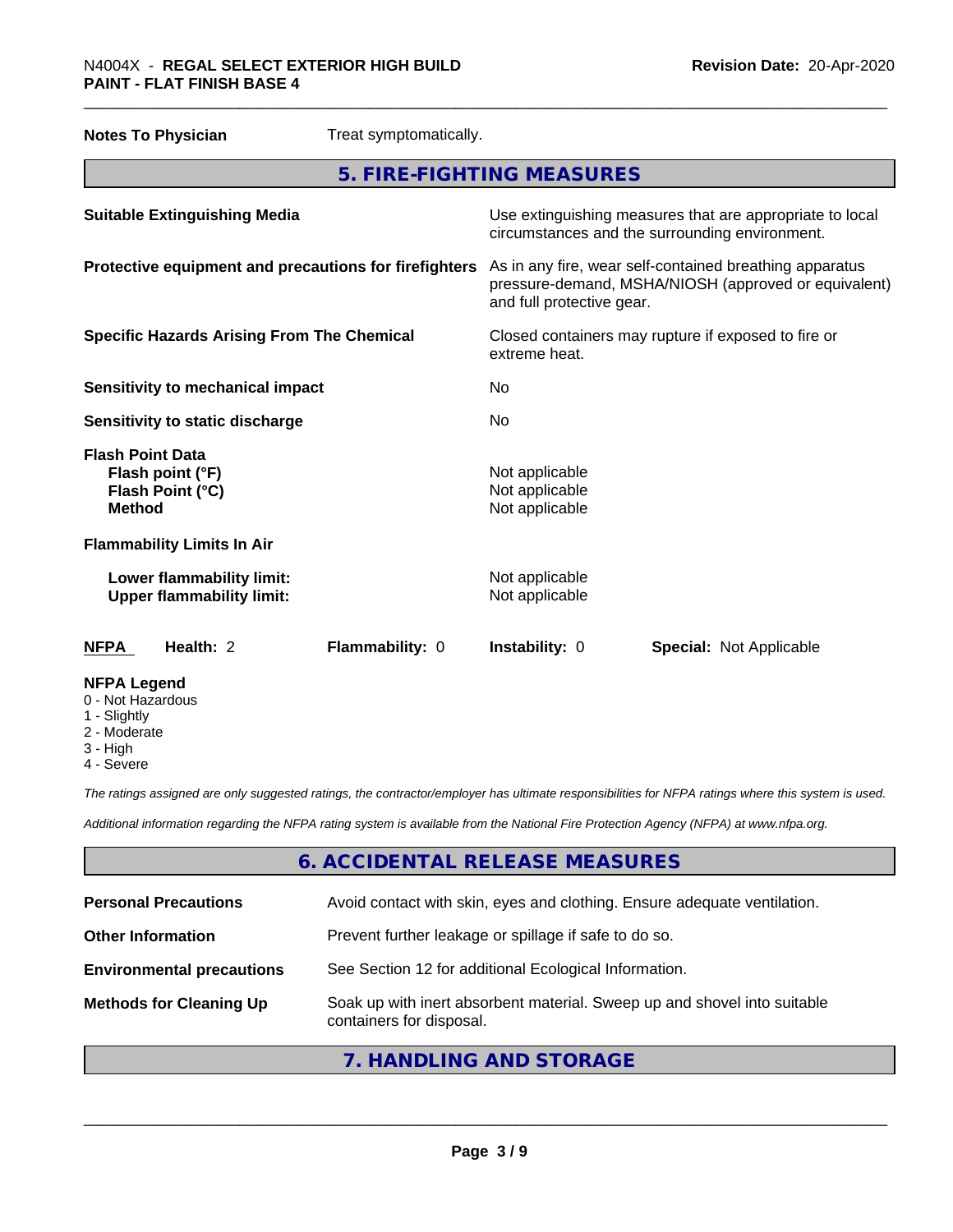| Avoid contact with skin, eyes and clothing. Avoid breathing vapors, spray mists or<br>sanding dust. In case of insufficient ventilation, wear suitable respiratory<br>equipment. |
|----------------------------------------------------------------------------------------------------------------------------------------------------------------------------------|
| Keep container tightly closed. Keep out of the reach of children.                                                                                                                |
| No information available                                                                                                                                                         |
|                                                                                                                                                                                  |

# **8. EXPOSURE CONTROLS/PERSONAL PROTECTION**

# **Exposure Limits**

| $\mathbf{A}$<br>name           | $3.0.011$ minimum<br>חוטשא<br>. . | OCUA DEI<br>--                 |
|--------------------------------|-----------------------------------|--------------------------------|
| าaceous earth<br>лак<br>ு புகூ | N/E                               |                                |
|                                |                                   | $\sim$<br>T111<br>, mnnot<br>∼ |

# **Legend**

ACGIH - American Conference of Governmental Industrial Hygienists Exposure Limits OSHA - Occupational Safety & Health Administration Exposure Limits N/E - Not Established

| <b>Engineering Measures</b>          | Ensure adequate ventilation, especially in confined areas. |
|--------------------------------------|------------------------------------------------------------|
| <b>Personal Protective Faujoment</b> |                                                            |

# **Personal Protective Equipment**

| <b>Eye/Face Protection</b>    | Safety glasses with side-shields.                                                                                                                                                                           |
|-------------------------------|-------------------------------------------------------------------------------------------------------------------------------------------------------------------------------------------------------------|
| <b>Skin Protection</b>        | Protective gloves and impervious clothing.                                                                                                                                                                  |
| <b>Respiratory Protection</b> | Use only with adequate ventilation. In operations where exposure limits are                                                                                                                                 |
|                               | exceeded, use a NIOSH approved respirator that has been selected by a                                                                                                                                       |
|                               | technically qualified person for the specific work conditions. When spraying the<br>product or applying in confined areas, wear a NIOSH approved respirator<br>specified for paint spray or organic vapors. |
| <b>Hygiene Measures</b>       | Avoid contact with skin, eyes and clothing. Remove and wash contaminated                                                                                                                                    |
|                               | clothing before re-use. Wash thoroughly after handling.                                                                                                                                                     |

# **9. PHYSICAL AND CHEMICAL PROPERTIES**

| Odor                    | little or no odor        |
|-------------------------|--------------------------|
| <b>Odor Threshold</b>   | No information available |
| Density (Ibs/gal)       | $10.4 - 10.5$            |
| <b>Specific Gravity</b> | $1.24 - 1.26$            |
| рH                      | No information available |
| Viscosity (cps)         | No information available |
| Solubility(ies)         | No information available |
| <b>Water solubility</b> | No information available |
| <b>Evaporation Rate</b> | No information available |
| Vapor pressure          | No information available |
| Vapor density           | No information available |
| Wt. % Solids            | 45 - 55                  |
| Vol. % Solids           | $35 - 45$                |
| Wt. % Volatiles         | $45 - 55$                |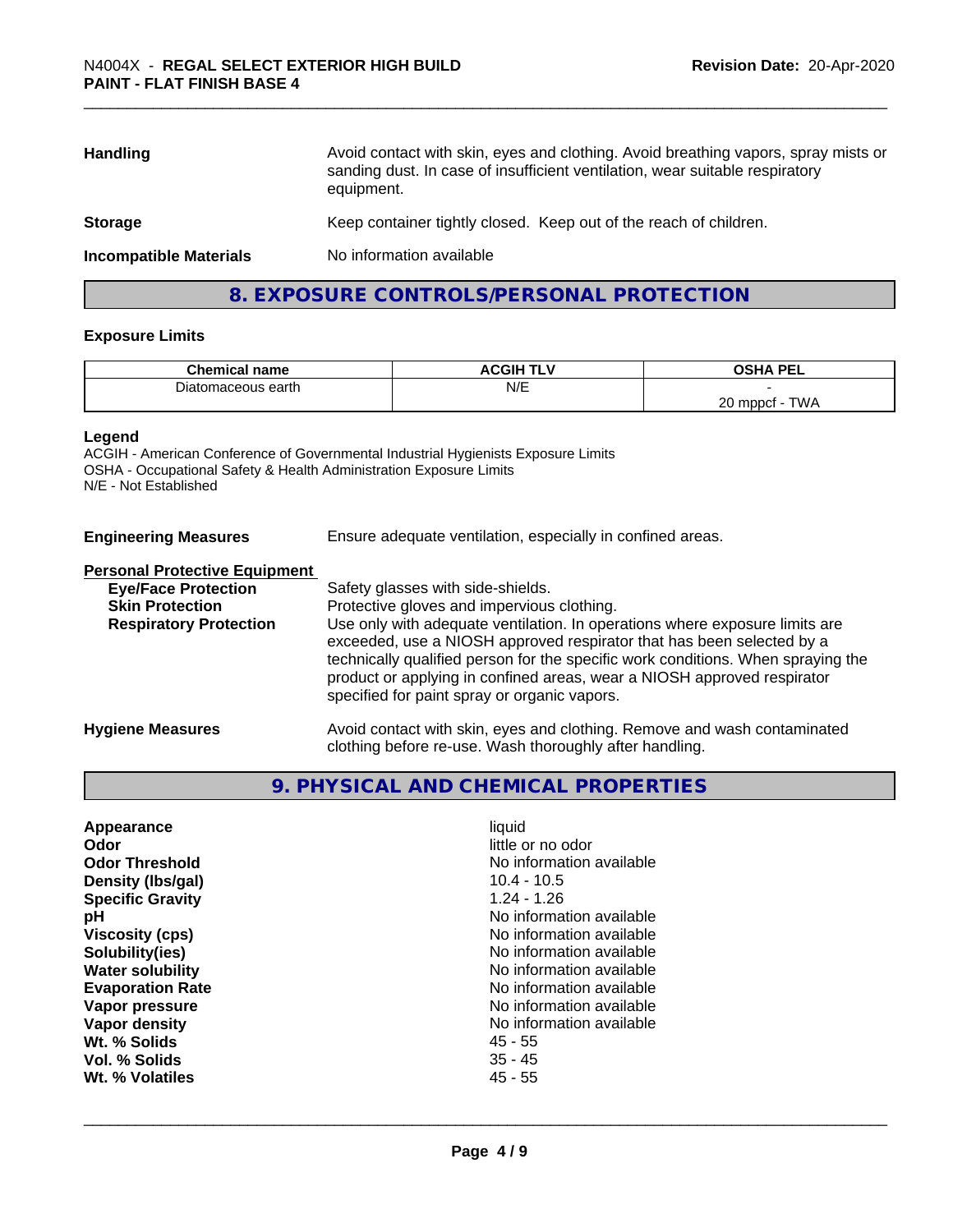| Vol. % Volatiles                     | $55 - 65$                |
|--------------------------------------|--------------------------|
| <b>VOC Regulatory Limit (g/L)</b>    | < 50                     |
| <b>Boiling Point (°F)</b>            | 212                      |
| <b>Boiling Point (°C)</b>            | 100                      |
| Freezing point (°F)                  | 32                       |
| <b>Freezing Point (°C)</b>           | 0                        |
| Flash point (°F)                     | Not applicable           |
| Flash Point (°C)                     | Not applicable           |
| <b>Method</b>                        | Not applicable           |
| <b>Flammability (solid, gas)</b>     | Not applicable           |
| <b>Upper flammability limit:</b>     | Not applicable           |
| Lower flammability limit:            | Not applicable           |
| <b>Autoignition Temperature (°F)</b> | No information available |
| <b>Autoignition Temperature (°C)</b> | No information available |
| Decomposition Temperature (°F)       | No information available |
| Decomposition Temperature (°C)       | No information available |
| <b>Partition coefficient</b>         | No information available |

# **10. STABILITY AND REACTIVITY**

| <b>Reactivity</b>                       | Not Applicable                           |
|-----------------------------------------|------------------------------------------|
| <b>Chemical Stability</b>               | Stable under normal conditions.          |
| <b>Conditions to avoid</b>              | Prevent from freezing.                   |
| <b>Incompatible Materials</b>           | No materials to be especially mentioned. |
| <b>Hazardous Decomposition Products</b> | None under normal use.                   |
| Possibility of hazardous reactions      | None under normal conditions of use.     |

**11. TOXICOLOGICAL INFORMATION**

| <b>Product Information</b>               |                                                                                                                                                 |  |
|------------------------------------------|-------------------------------------------------------------------------------------------------------------------------------------------------|--|
| Information on likely routes of exposure |                                                                                                                                                 |  |
|                                          | <b>Principal Routes of Exposure</b> Eye contact, skin contact and inhalation.                                                                   |  |
| <b>Acute Toxicity</b>                    |                                                                                                                                                 |  |
| <b>Product Information</b>               | No information available                                                                                                                        |  |
|                                          | Symptoms related to the physical, chemical and toxicological characteristics                                                                    |  |
| <b>Symptoms</b>                          | No information available                                                                                                                        |  |
|                                          | Delayed and immediate effects as well as chronic effects from short and long-term exposure                                                      |  |
| Eye contact<br><b>Skin contact</b>       | May cause slight irritation.<br>Substance may cause slight skin irritation. Prolonged or repeated contact may dry<br>skin and cause irritation. |  |
|                                          |                                                                                                                                                 |  |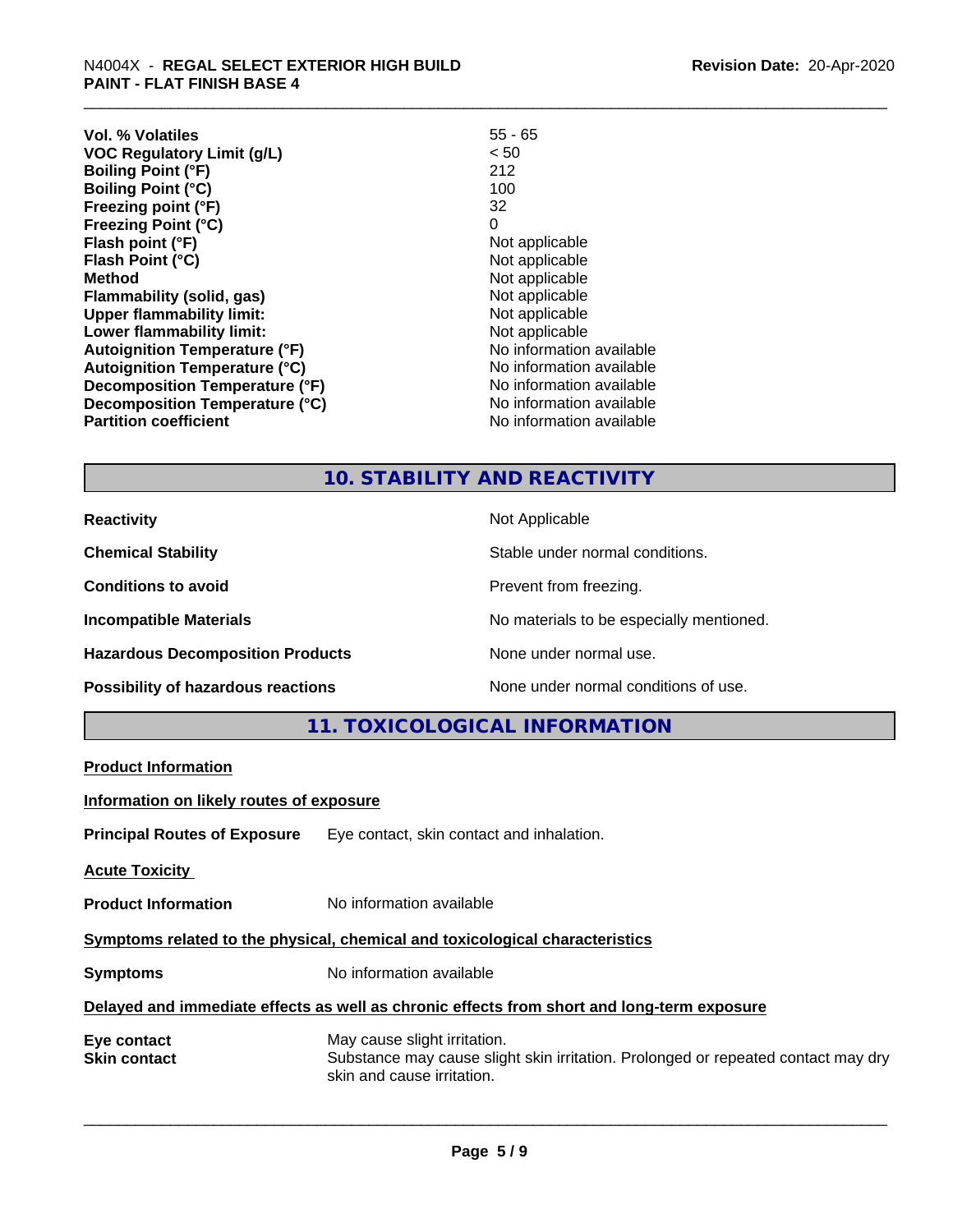| <b>Inhalation</b>               | May cause irritation of respiratory tract.                                      |
|---------------------------------|---------------------------------------------------------------------------------|
| Ingestion                       | Ingestion may cause gastrointestinal irritation, nausea, vomiting and diarrhea. |
| <b>Sensitization</b>            | No information available                                                        |
| <b>Neurological Effects</b>     | No information available.                                                       |
| <b>Mutagenic Effects</b>        | Suspected of causing genetic defects.                                           |
| <b>Reproductive Effects</b>     | May damage fertility or the unborn child.                                       |
| <b>Developmental Effects</b>    | No information available.                                                       |
| <b>Target organ effects</b>     | No information available.                                                       |
| <b>STOT - single exposure</b>   | No information available.                                                       |
| <b>STOT - repeated exposure</b> | No information available.                                                       |
| Other adverse effects           | No information available.                                                       |
| <b>Aspiration Hazard</b>        | No information available                                                        |

# **Numerical measures of toxicity**

# **The following values are calculated based on chapter 3.1 of the GHS document**

| <b>ATEmix (dermal)</b>               | 665509 mg/kg |
|--------------------------------------|--------------|
| <b>ATEmix (inhalation-dust/mist)</b> | 467.6 mg/L   |

# **Component Information**

| Chemical name                       | Oral LD50            | Dermal LD50                       | Inhalation LC50 |
|-------------------------------------|----------------------|-----------------------------------|-----------------|
| Sodium C14-C16 olefin sulfonate     | $= 2220$ mg/kg (Rat) | > 740 mg/kg (Rabbit)              |                 |
| 68439-57-6                          |                      |                                   |                 |
| Carbamic acid,                      | $>$ 5050 mg/kg (Rat) | - 10000 mg/kg (Rabbit) = 2 g/kg ( |                 |
| 1H-benzimidazol-2-yl-, methyl ester | $= 6400$ mg/kg (Rat) | $Rat$ = 8500 mg/kg (Rabbit)       |                 |
| 10605-21-7                          |                      |                                   |                 |

# **Chronic Toxicity**

#### **Carcinogenicity**

*There are no known carcinogenic chemicals in this product above reportable levels.*

# **12. ECOLOGICAL INFORMATION**

# **Ecotoxicity Effects**

The environmental impact of this product has not been fully investigated.

# **Product Information**

# **Acute Toxicity to Fish**

No information available

# **Acute Toxicity to Aquatic Invertebrates**

No information available

#### **Acute Toxicity to Aquatic Plants**

No information available

## **Persistence / Degradability**

No information available.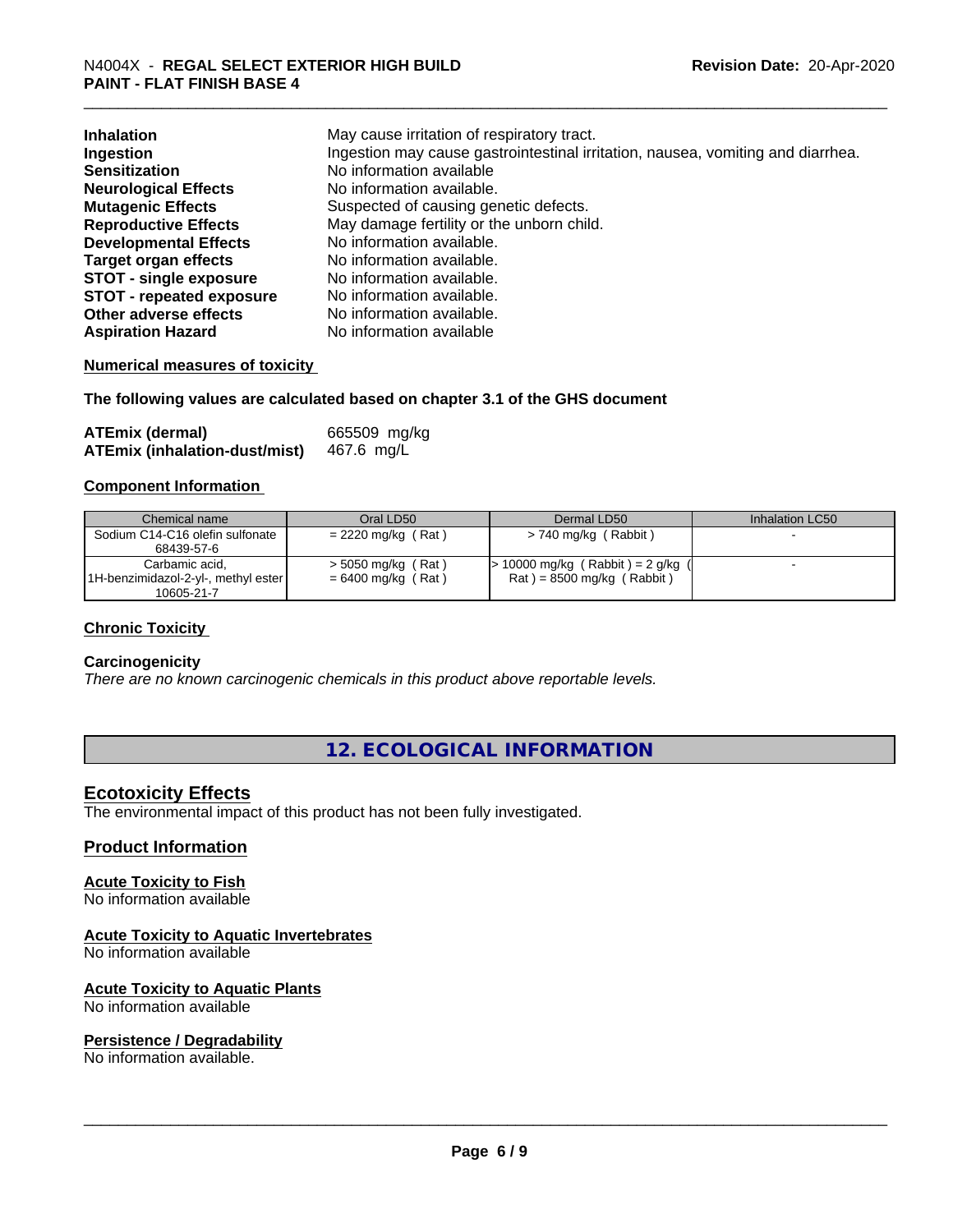# **Bioaccumulation**

No information available.

## **Mobility in Environmental Media**

No information available.

#### **Ozone**

No information available

# **Component Information**

# **Acute Toxicity to Fish**

Carbamic acid, 1H-benzimidazol-2-yl-, methyl ester LC50: 1.5 mg/L (Rainbow Trout - 96 hr.)

# **Acute Toxicity to Aquatic Invertebrates**

Carbamic acid, 1H-benzimidazol-2-yl-, methyl ester LC50: 0.22 mg/L (water flea - 48 hr.)

# **Acute Toxicity to Aquatic Plants**

No information available

| <b>13. DISPOSAL CONSIDERATIONS</b>                                                                                                                                                                                                                        |  |
|-----------------------------------------------------------------------------------------------------------------------------------------------------------------------------------------------------------------------------------------------------------|--|
| Dispose of in accordance with federal, state, and local regulations. Local<br><b>Waste Disposal Method</b><br>requirements may vary, consult your sanitation department or state-designated<br>environmental protection agency for more disposal options. |  |
| 14. TRANSPORT INFORMATION                                                                                                                                                                                                                                 |  |
| <b>DOT</b><br>Not regulated                                                                                                                                                                                                                               |  |
| <b>ICAO / IATA</b><br>Not regulated                                                                                                                                                                                                                       |  |
| <b>IMDG / IMO</b><br>Not regulated                                                                                                                                                                                                                        |  |
| <b>15. REGULATORY INFORMATION</b>                                                                                                                                                                                                                         |  |
| <b>International Inventories</b>                                                                                                                                                                                                                          |  |
| Yes - All components are listed or exempt.<br><b>TSCA: United States</b><br>Yes - All components are listed or exempt.<br><b>DSL: Canada</b>                                                                                                              |  |

# **Federal Regulations**

# **SARA 311/312 hazardous categorization**

Acute health hazard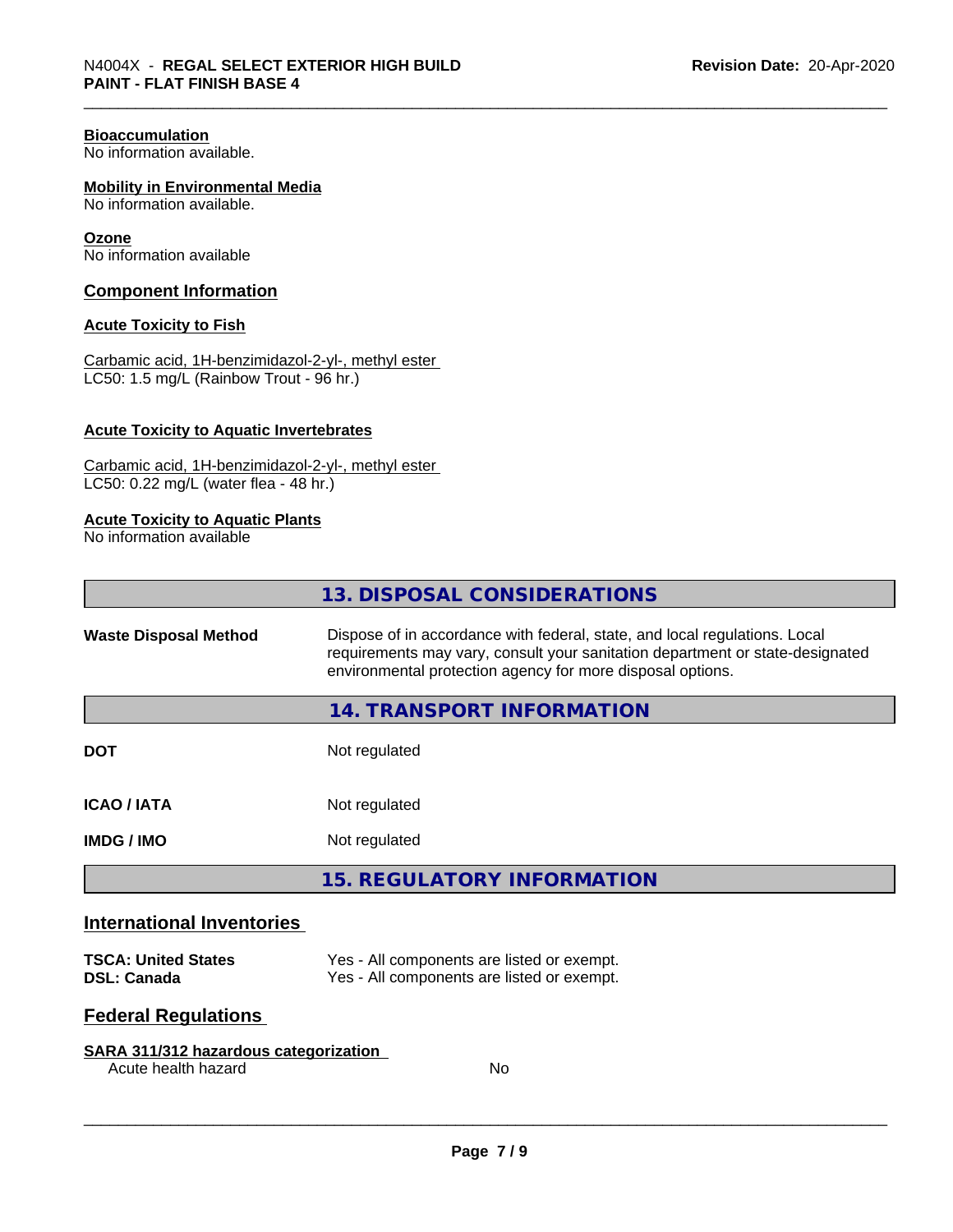| Chronic Health Hazard             | Yes |
|-----------------------------------|-----|
| Fire hazard                       | Nο  |
| Sudden release of pressure hazard | Nο  |
| Reactive Hazard                   | Nο  |

# **SARA 313**

Section 313 of Title III of the Superfund Amendments and Reauthorization Act of 1986 (SARA). This product contains a chemical or chemicals which are subject to the reporting requirements of the Act and Title 40 of the Code of Federal Regulations, Part 372:

*None*

# **Clean Air Act,Section 112 Hazardous Air Pollutants (HAPs) (see 40 CFR 61)**

This product contains the following HAPs:

*None*

# **US State Regulations**

# **California Proposition 65**

**WARNING:** Cancer and Reproductive Harm– www.P65warnings.ca.gov

# **State Right-to-Know**

| <b>Chemical name</b>                  | <b>Massachusetts</b> | <b>New Jersey</b> | Pennsylvania |
|---------------------------------------|----------------------|-------------------|--------------|
| Diatomaceous earth                    |                      |                   |              |
| Carbamic acid, 1H-benzimidazol-2-yl-, |                      |                   |              |
| methyl ester                          |                      |                   |              |

# **Legend**

X - Listed

# **16. OTHER INFORMATION**

**HMIS** - **Health:** 2\* **Flammability:** 0 **Reactivity:** 0 **PPE:** -

# **HMIS Legend**

- 0 Minimal Hazard
- 1 Slight Hazard
- 2 Moderate Hazard
- 3 Serious Hazard
- 4 Severe Hazard
- \* Chronic Hazard

X - Consult your supervisor or S.O.P. for "Special" handling instructions.

*Note: The PPE rating has intentionally been left blank. Choose appropriate PPE that will protect employees from the hazards the material will present under the actual normal conditions of use.*

*Caution: HMISÒ ratings are based on a 0-4 rating scale, with 0 representing minimal hazards or risks, and 4 representing significant hazards or risks. Although HMISÒ ratings are not required on MSDSs under 29 CFR 1910.1200, the preparer, has chosen to provide them. HMISÒ ratings are*